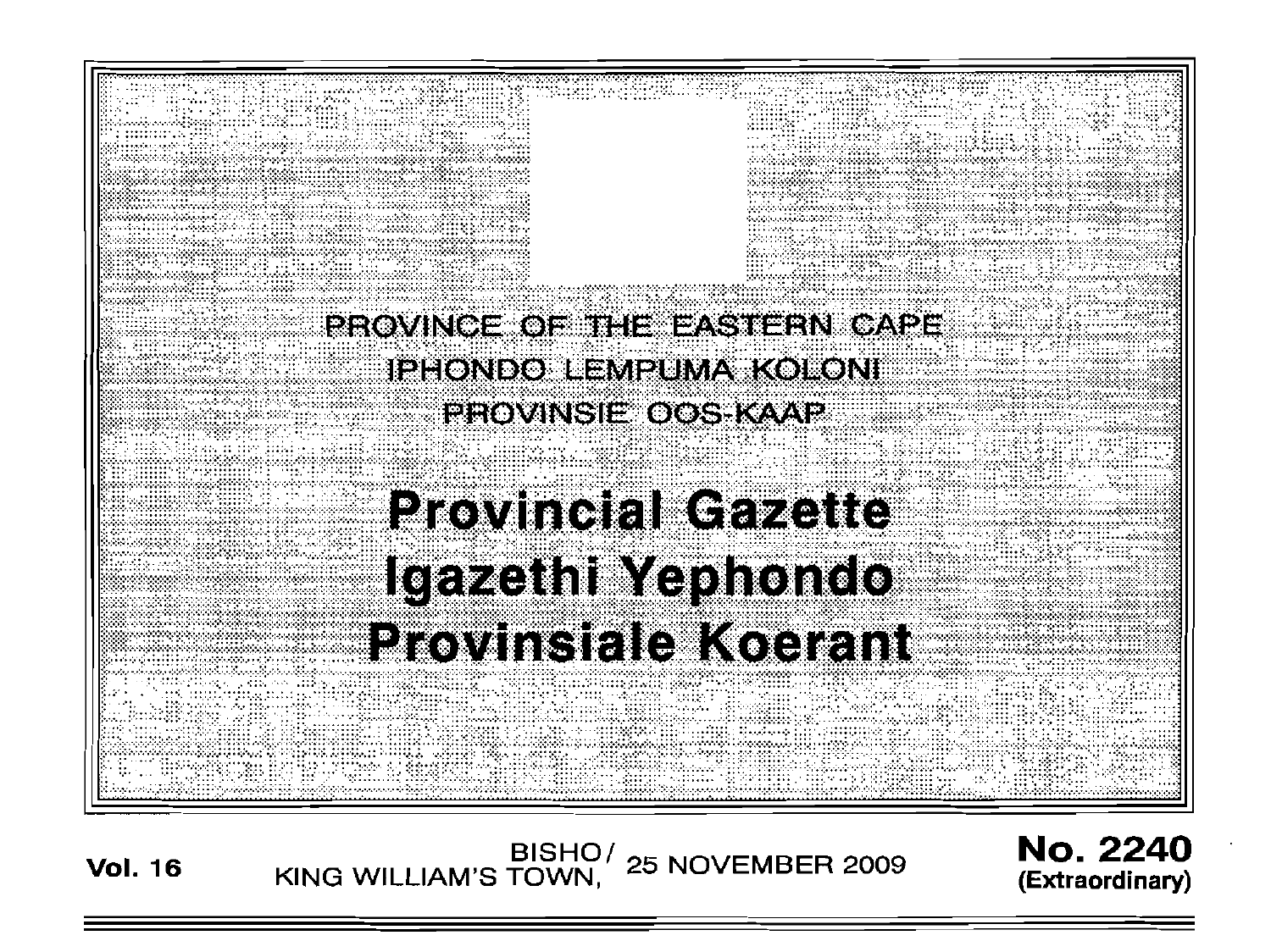## **CONTENTS ·INHOUD**

| No. |                                                                                                                 | raue<br>No. | Gazene<br>No. |
|-----|-----------------------------------------------------------------------------------------------------------------|-------------|---------------|
|     | <b>PROVINCIAL NOTICE</b>                                                                                        |             |               |
| 68  | Disestablishment of the Jalamba Traditional Council and re-establishment of the Jalamba Traditional Council and |             | 2240          |

Page Gazette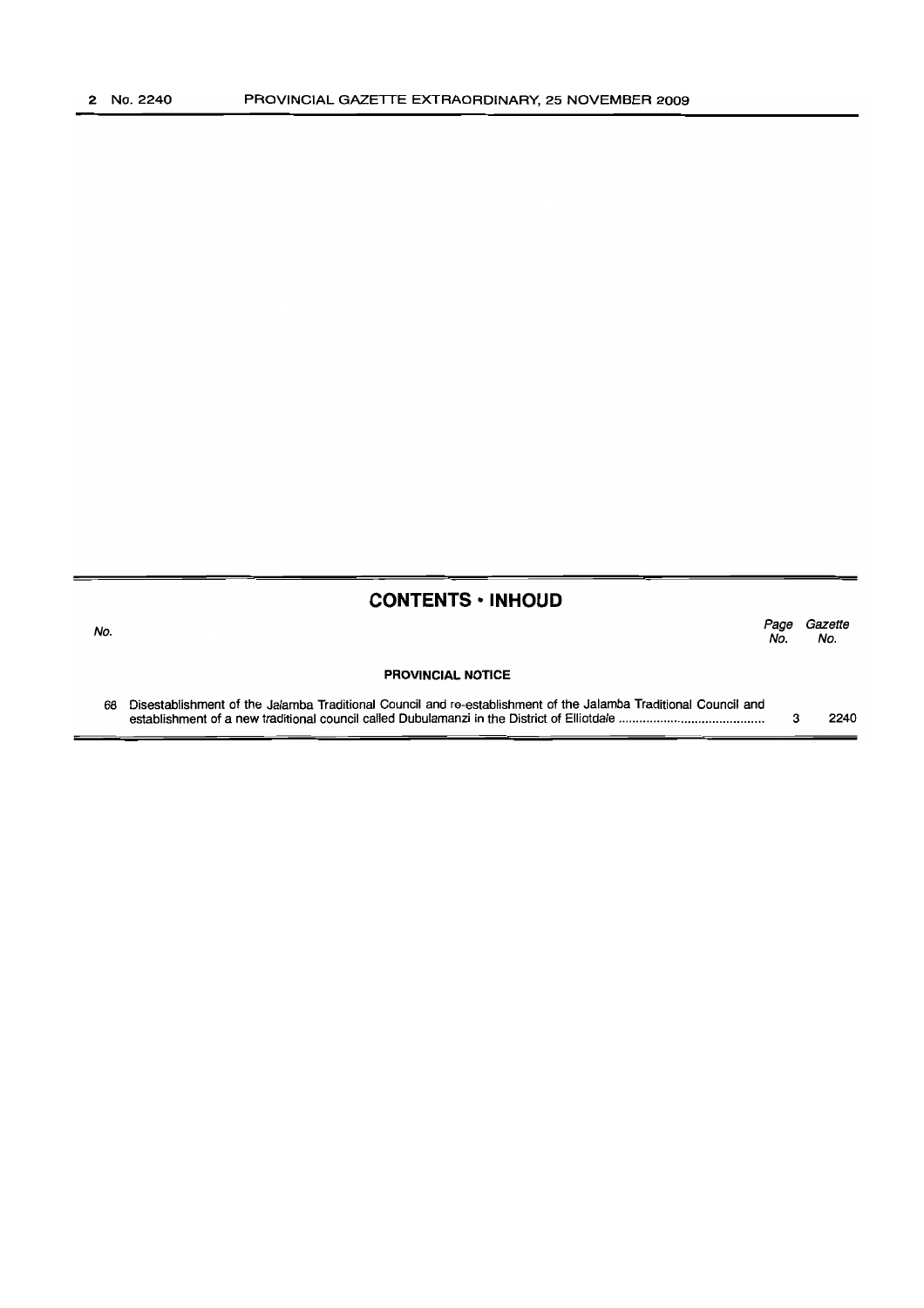# **PROVINCIAL NOTICE**

#### **25 November 2009**

## **PROVINCE OF THE EASTERN CAPE**

#### **DEPARTMENT OF LOCAL GOVERNMENT AND TRADITIONAL AFFAIRS**

**DISESTABLISHMENT OF THE JALAMBA TRADITIONAL COUNCIL AND RE-ESrABUSHMENT OF THE JALAMBA TRADITIONAL COUNCIL AND ESTABLISHMENT OF A NEW TRADITIONAL COUNCIL CALLED DUBULAMANZIIN THE DISTRICT OF ELUOTDALE**

Whereas it is considered necessary in the interests of good administration to disestablish the Jalamba Traditional Council as established at present, to re-establish Jalamba Traditional Council with new jurisdictional areas and establish new traditional council called Dubulamanzi in respect of different administrative areas.

And whereas the tribes concerned and the Nqadu Regional Authority have been consulted and the Regional Authority has agreed to the proposed amended establishments;

Now, therefore, I, Sicelo Gqobana hereby make known that there shall be traditional council called Jalamba and traditional council called Dubulamanzi in respect of the administrative areas in the district of Elliotdale indicated under their names in the Schedule hereto.

Government Notice No. 5 dated 28 April 1967 is hereby withdrawn in respect of the Jalamba Traditional Council.

TaBang

**SI ED: SICELO QOBANA M MBER OF THE EXECUTIVE COUNCIL RESPONSIBLE FOR LOCAL OVERNMENT AND TRADITIONAL AFFAIRS ATE: 31/11/07**